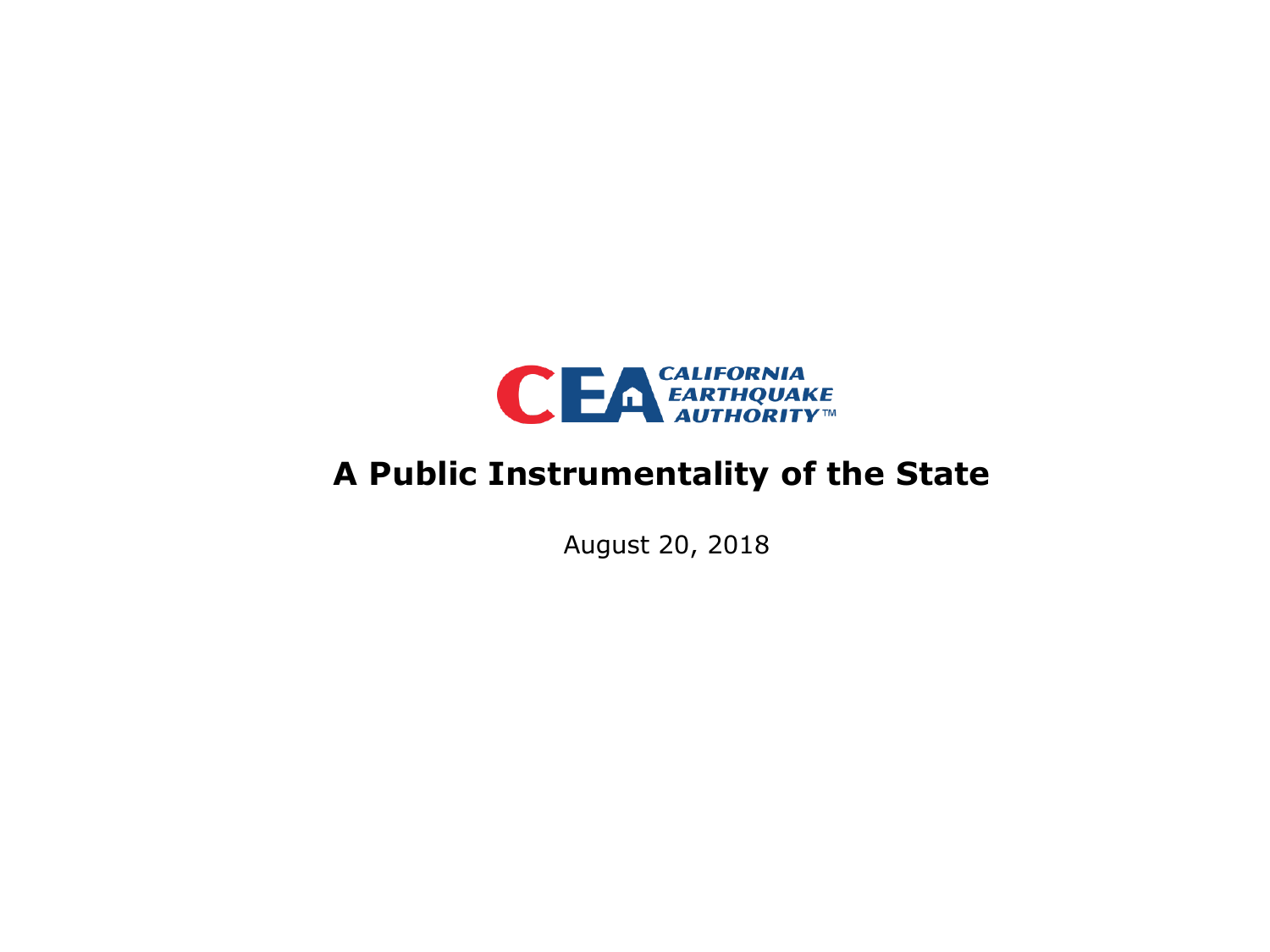# **PUBLICLY MANAGED • PRIVATELY FINANCED**

A not-for-profit provider of residential earthquake insurance

# **GOVERNING BOARD:** Governor Insurance Commissioner State Treasurer

### Non Voting: Assembly Speaker and Senate Rules Chair

**PRIVATELY FINANCED:** 1,047,000 Policyholders

# **MISSION:** Educate Mitigate Insure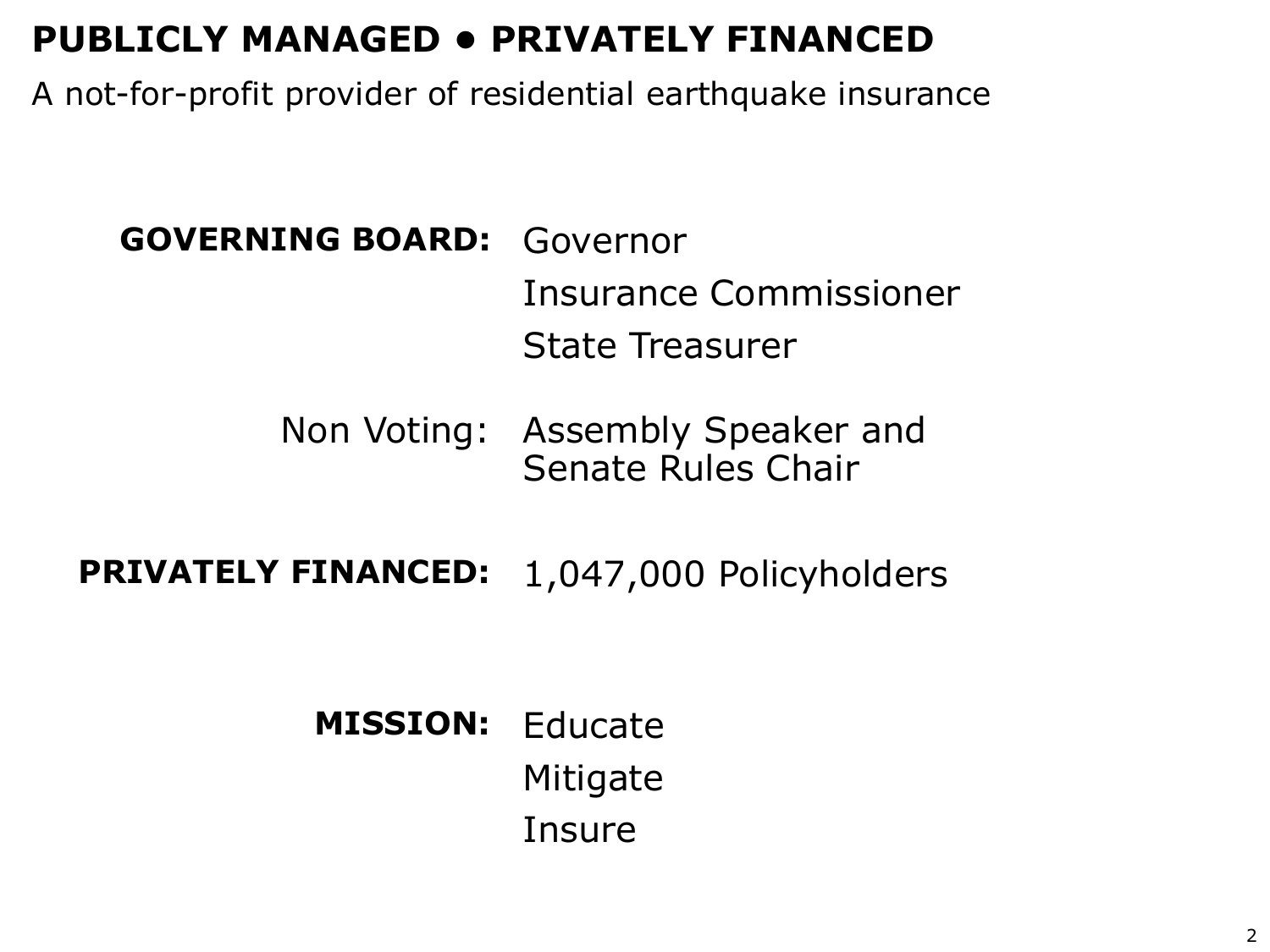# **Rating Agencies require CEA to plan for a 1 in 400 year earthquake**

#### **CEA/2018**

**1 in 400**

Capital

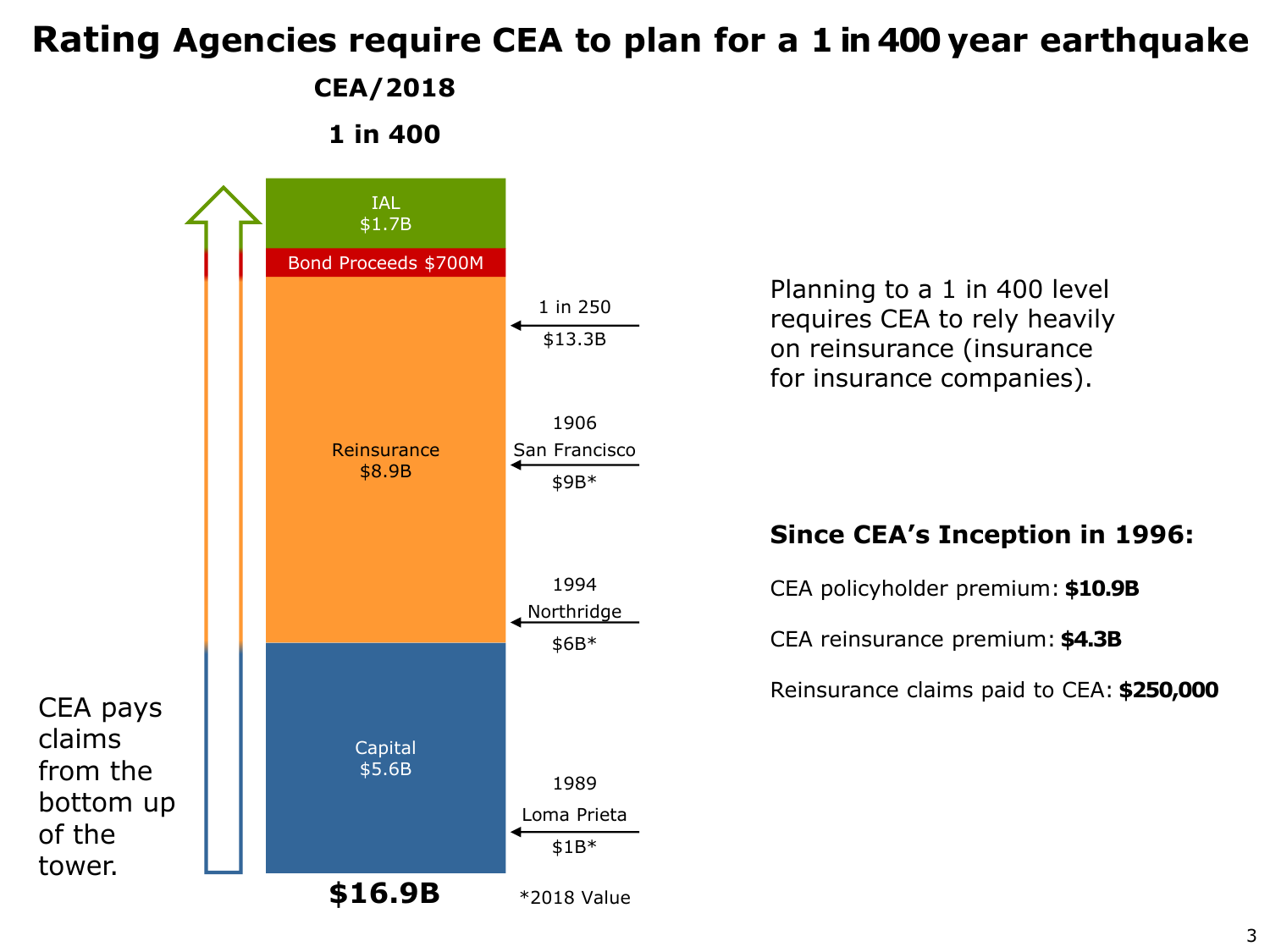### **Most private insurance companies plan for 1 in 250 year earthquake**

Standard for private insurance companies

#### **1 in 250**

Claim-Paying **Capacity** 

Most insurance companies that offer earthquake policies plan for a 1 in 250 year earthquake – an event so large there is only a **.4% probability** of it occurring.

Because these companies are "multi-line", if an extremely unlikely earthquake were to occur that is larger than planned for, they have other backstop resources from which to draw – such as:

- Surplus
- Owner's Equity
- Capital Markets
- Other affiliated companies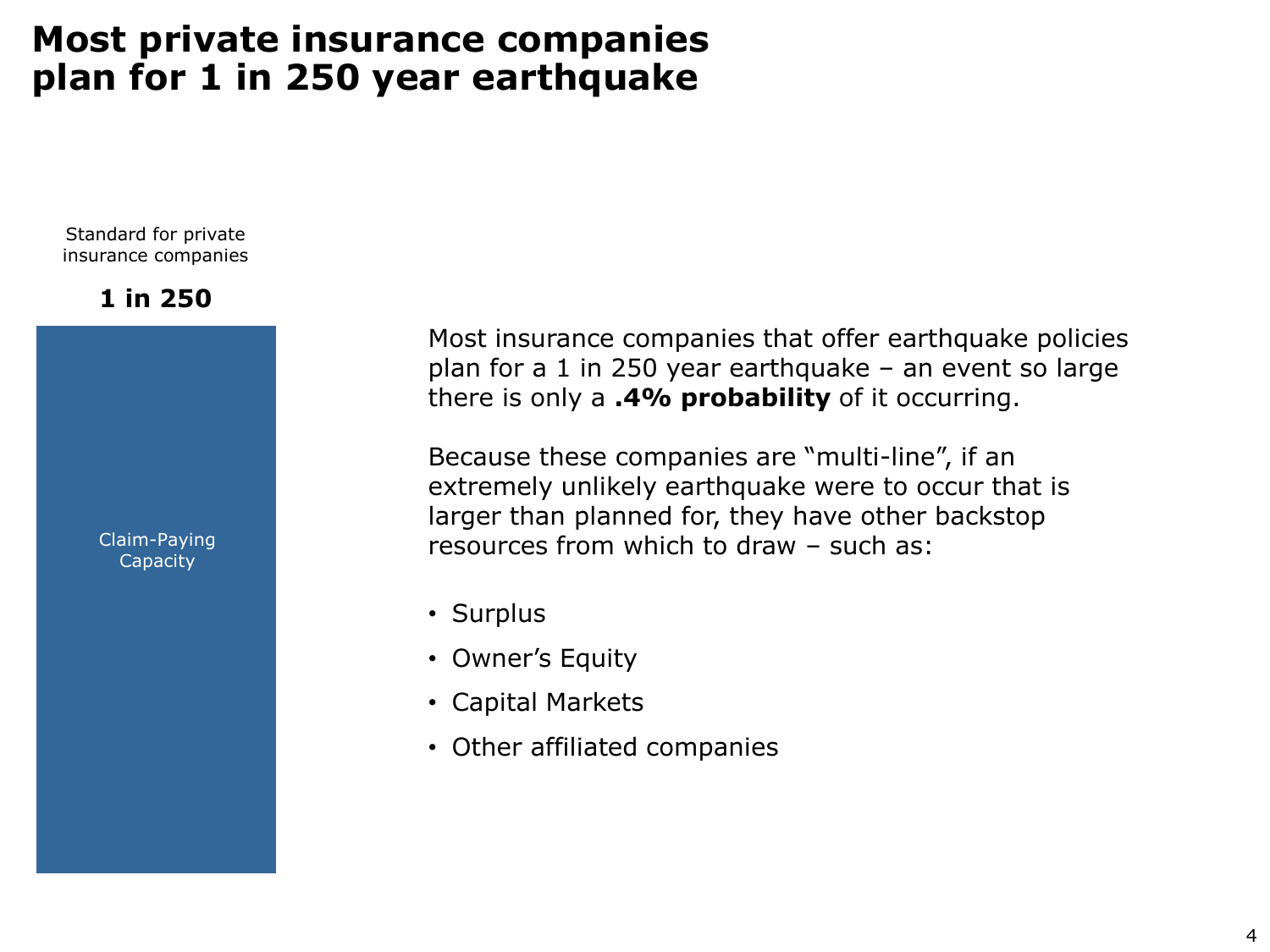#### **If CEA planned for a 1 in 250 year level – it would look like this:**

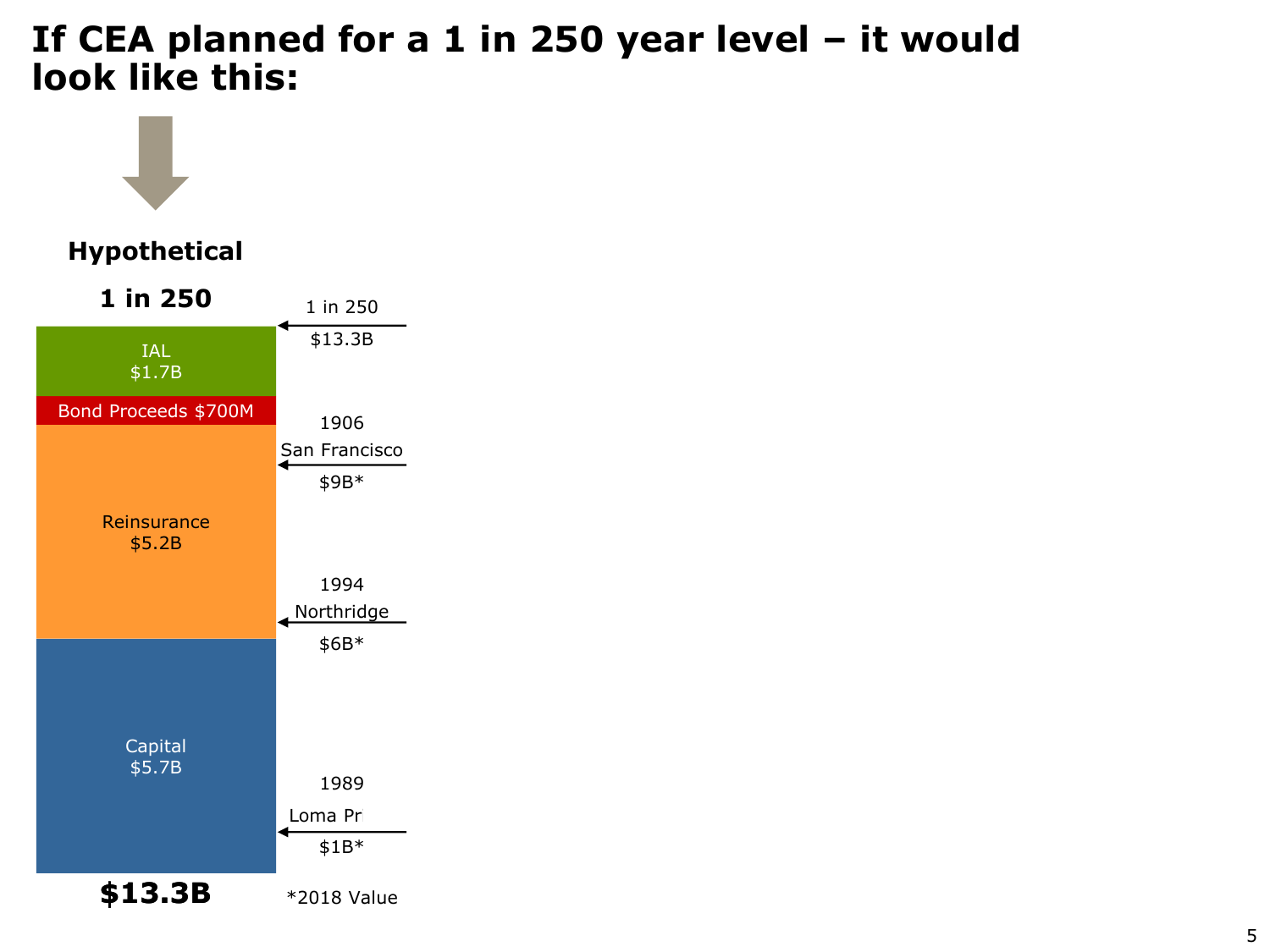### **Rating Agencies require CEA to plan for a 1 in 400 year earthquake**

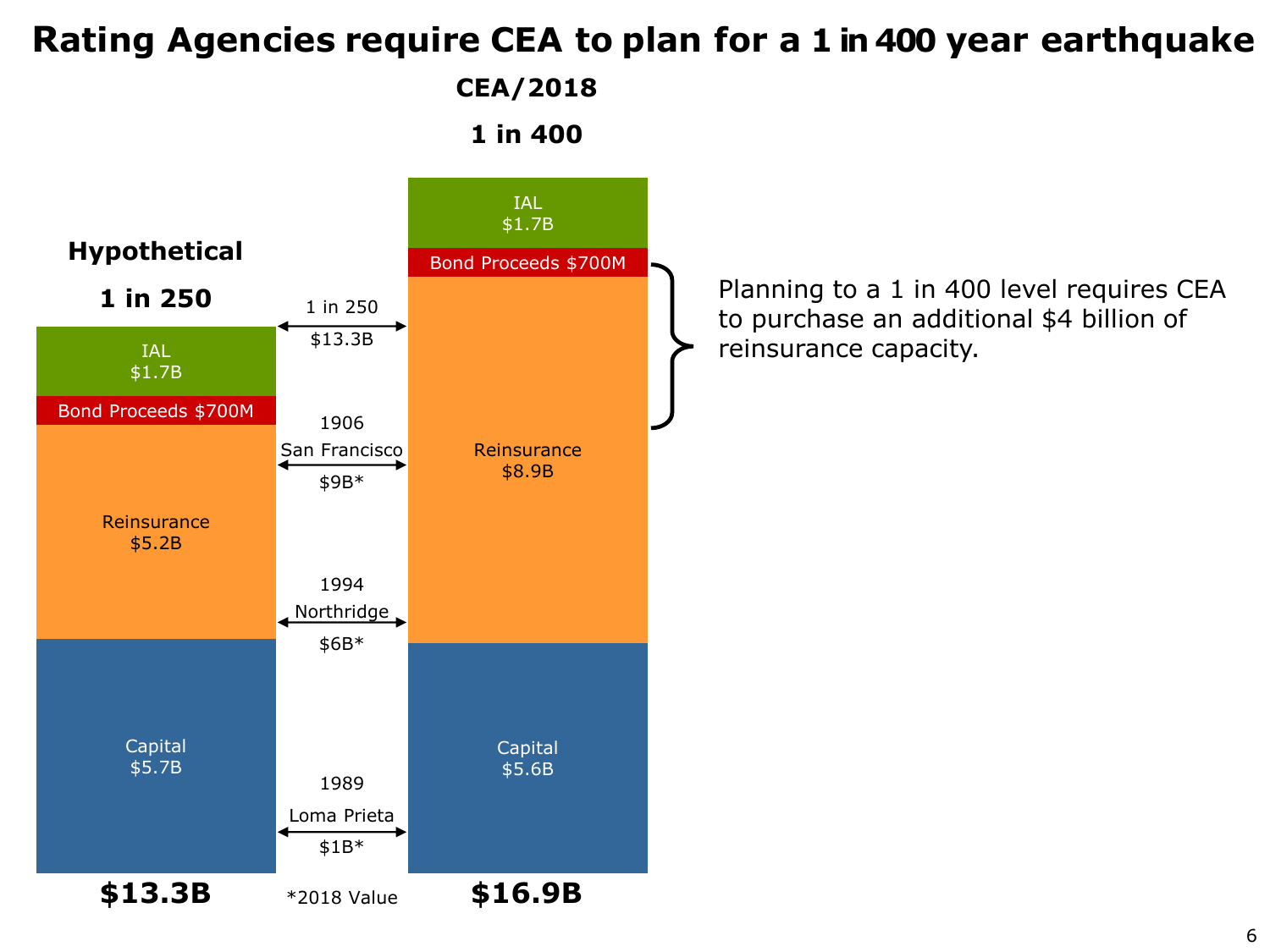## **AB 2927: Pending in California Senate**